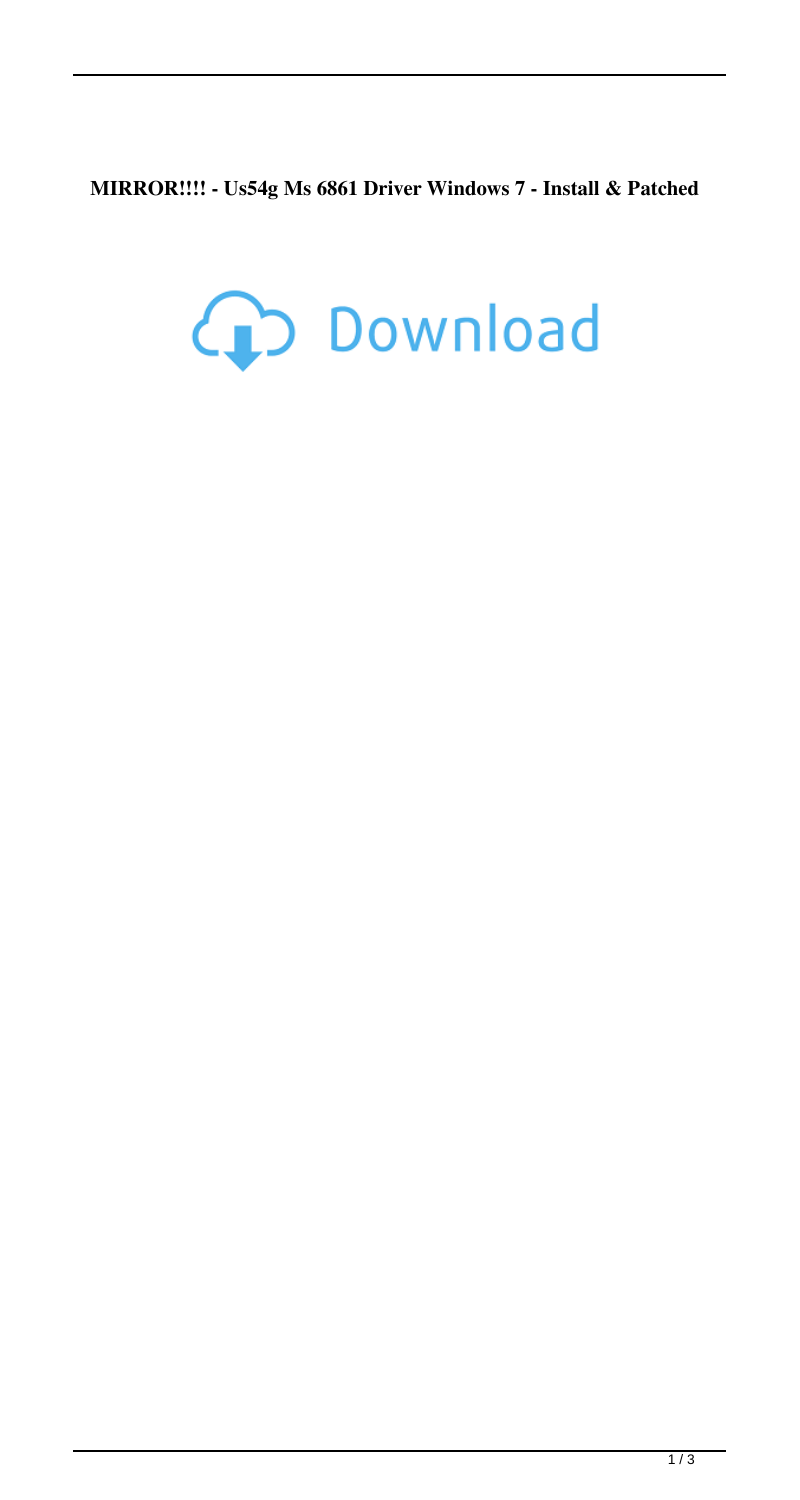Us54g Ms 6861 Driver Windows 7 Hello All! I've got a problem - I want to install the driver of Us54g Ms 6861, but my Windows 7 doesn't recognize the device. I have a old Compaq F500 M I'm trying to install the driver for my Wireless Adapter, to use my broadband internet connection. The problem that I can't install the drivers, because it is only available for Windows Vista and Windows XP. May anyone help me? Us54g Ms 6861 Driver Windows 7 Us54g Ms 6861 Driver Windows 7 Microsoft® Windows® 7, 8, 8.1 Us54g Ms 6861 Driver Windows 7 Us54g Ms 6861 Driver Windows 7 Hi, I have an 18 month old Dell Inspiron and installed Windows 7. I have just done a clean install of Windows 7 Enterprise 32 bit. I have downloaded and installed an updated Realtek card and it still won't connect to the internet. The wireless network is not listed and I have no idea how to get it to connect to the internet. I have tried every driver I could find. Please help!! Us54g Ms 6861 Driver Windows 7 Us54g Ms 6861 Driver Windows 7 Microsoft® Windows® 7, 8, 8.1 Us54g Ms 6861 Driver Windows 7 Us54g Ms 6861 Driver Windows 7 Hello all, I have a Compaq nx9005 pIII motherboard, Linux is my primary OS, and I am trying to get it to connect to my broadband internet connection (through an ethernet cord) however, it only recognizes 2 wireless network devices-I need it to recognize my ethernet/broadband connection. The first driver I downloaded did not work, and I keep getting "no network adapters" InAdditional Drivers, what do I need to do to make the ethernet/broadband connection work?? please help me! Us54g Ms 6861 Driver Windows 7 Us54g Ms 6861 Driver Windows 7 Microsoft® Windows® 7, 8, 8.1 Us54g Ms 6861 Driver Windows 7 Us54g Ms 6861 Driver Windows 7 M1-6106SU Us54g Ms 6861 Driver Windows 7 Us54g Ms 6861 Driver Windows 7 Us54g Ms 6861 Driver Windows 7 Us54g Ms 6861